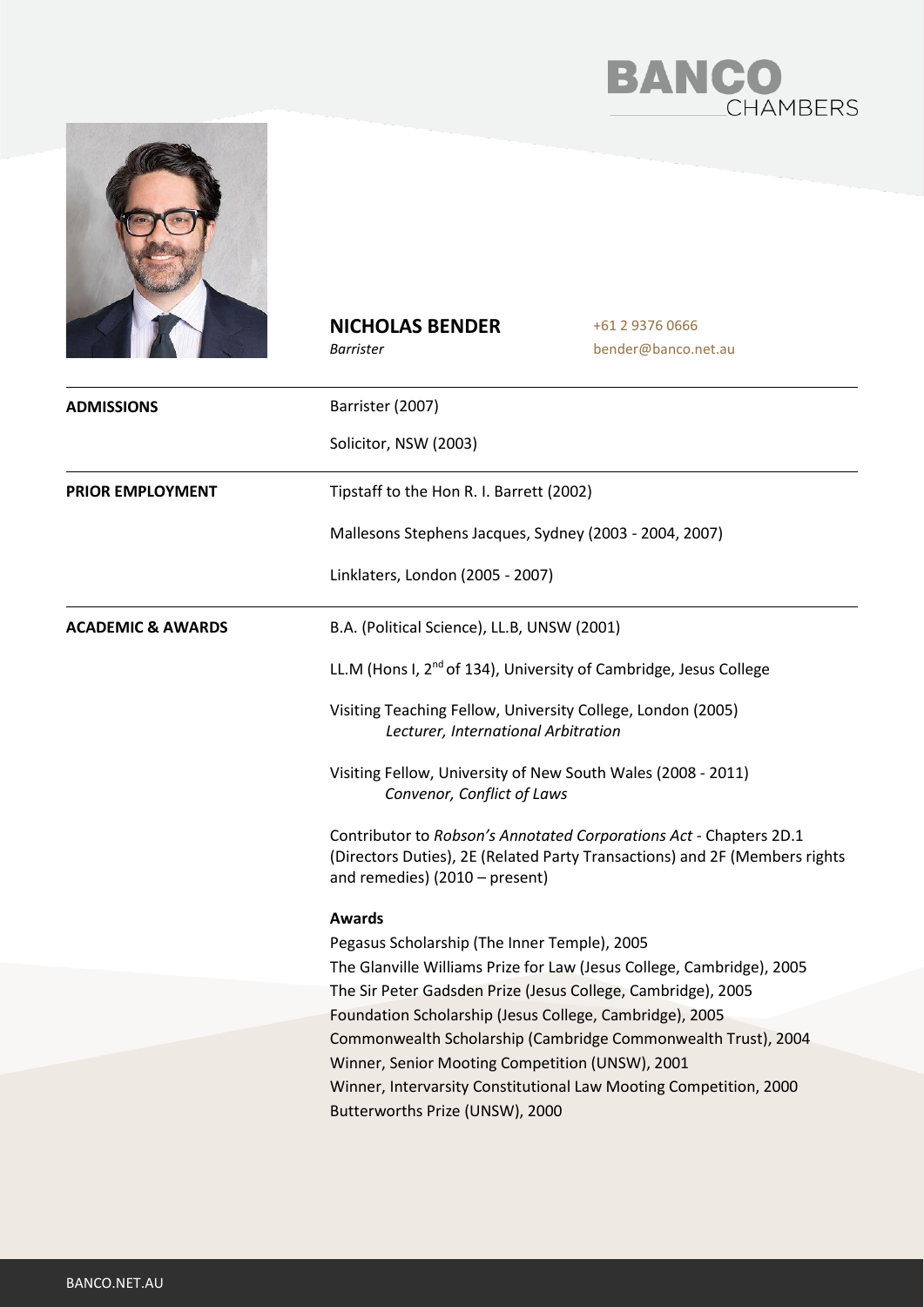

| <b>LISTINGS</b>                                    | Doyle's Guide (Leading Insolvency and Reconstruction Barristers) in 2015,<br>2016, 2017                                                                                                                                                                                                                           |
|----------------------------------------------------|-------------------------------------------------------------------------------------------------------------------------------------------------------------------------------------------------------------------------------------------------------------------------------------------------------------------|
|                                                    | Doyle's Guide (Leading Commercial Litigation and Dispute Resolution<br>Barristers) in 2017, 2018, 2019, 2020                                                                                                                                                                                                      |
| <b>SELECTED CURRENT AND RECENT</b><br><b>CASES</b> | As lead/sole counsel                                                                                                                                                                                                                                                                                              |
|                                                    | Webb v. GetSwift Limited (No 6) [2021] FCAFC 26: appeared for Second<br>Apellant in successful appeal from trial judge's decision not to disqualify<br>himself on grounds of apprehended bias from hearing trial of<br>representative proceedings.                                                                |
|                                                    | TW McConnell Pty Ltd v. Surfstitch Group Limited [2021] NSWSC (No 4)<br>[2021] NSWSC 121: appeared for director defendant in representative<br>proceedings involving alleged breaches of director duties that were<br>ultimately resolved through a Deed of Company Arrangement approved by<br>the Court.         |
|                                                    | Arnold Bloch Leibler v. Slater & Gordon Ltd [2020] FCA 1496: final hearing of<br>application for declaratory relief as to the entitlement of a law firm to use<br>confidential information of its former client for the purpose of defending<br>itself in representative proceedings                              |
|                                                    | Angelis atf Angelis Family Trust v. Pemba Capital Partners Fund LP (No 2)<br>[2019] NSWSC 1759: appeared for the purchaser of shares in Australia's<br>largest insurance intermediary in connection with an urgent shareholders'<br>dispute seeking to restrain the transaction                                   |
|                                                    | ICAC Operation Gerda (2019): appeared for the University of Sydney in a<br>public inquiry by ICAC into alleged corruption in the provision to the<br>University of security services by contracting companies                                                                                                     |
|                                                    | Re Investa Listed Funds Management Ltd [2018] NSWSC 1391; [2018]<br>NSWSC 1433: applications for judicial advice under s.63 of the Trustee Act<br>1925 (NSW) in connection with trust schemes of arrangement successfully<br>implementing an acquisition of units for scheme consideration of over \$3<br>billion |
|                                                    | Snowside Pty Ltd as trustee for the Snowside Trust v. Boart Longyear Ltd<br>[2017] NSWCA 215; (2017) 122 ACSR 291: appeared for one of the<br>successful respondents in an appeal from an order approving two contested                                                                                           |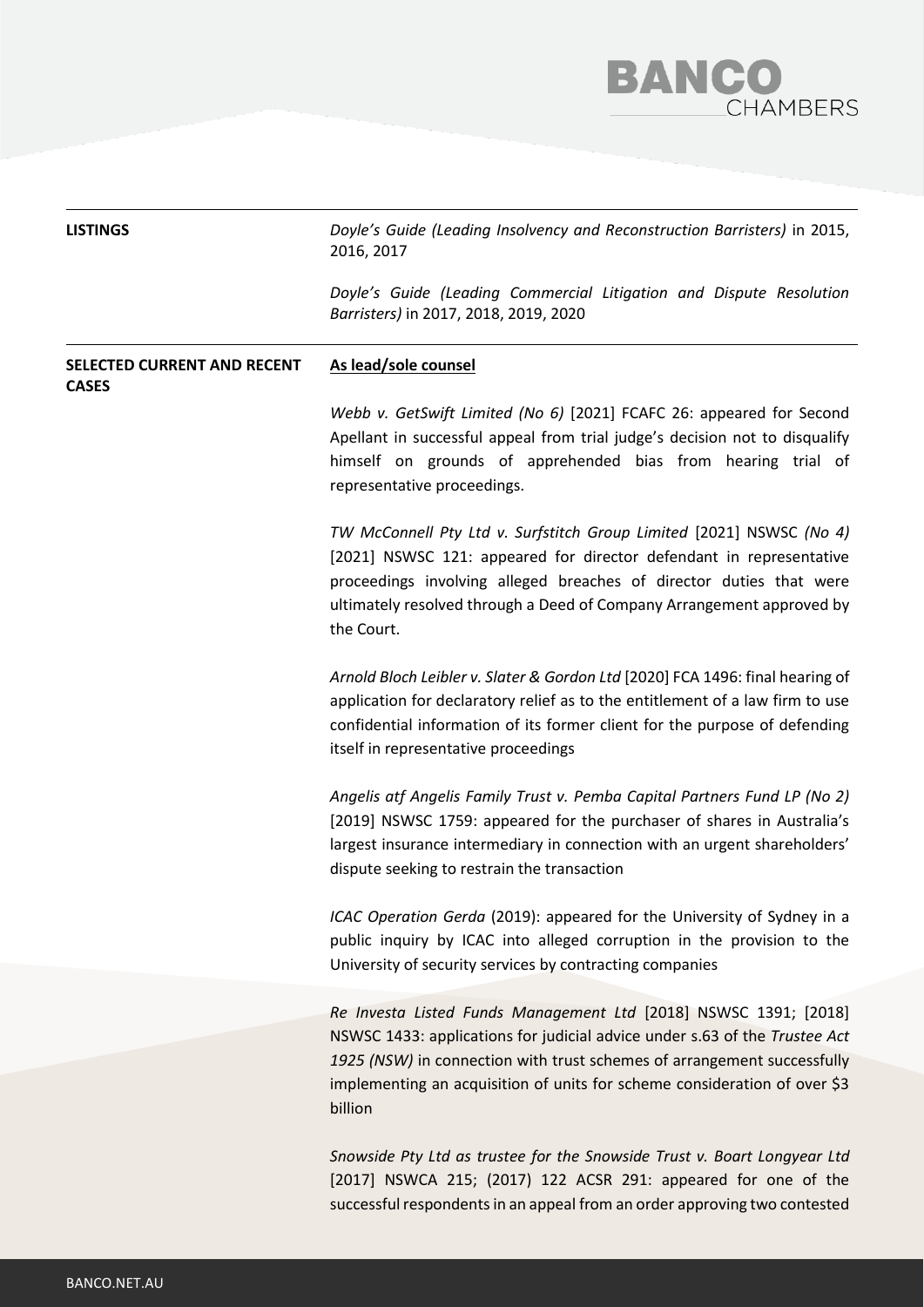

schemes of arrangement restructuring USD738 million of debt under s.411 of the *Corporations Act 2001* (Cth)

*Hastie Group Pty Ltd v. Moore* [2016] NSWCA 305: (2016) 339 ALR 665: appeared for the successful appellant in the Court of Appeal in an evidentiary appeal in relation to legal professional privilege and issue waiver

*Firebird Global Master Fund II v. Republic of Nauru* (2014) 89 NSWLR 477; (2014) 289 FLR 373: appeared for the Commonwealth of Australia in the Supreme Court of New South Wales and the Court of Appeal opposing an unsuccessful application by the Plaintiff to enforce a foreign judgment over foreign aid money donated by the Commonwealth to Nauru

*Investec Bank Australia Limited v. Naude* [2014] NSWSC 165: appeared for the plaintiff in an action to enforce a personal guarantee in respect of construction finance and obtained judgment for the entire claim of \$10.3 million, resisting cross-claim alleging misleading or deceptive conduct and unconscionability

*ICAC inquiry into the affairs of Ryde City Council* (2013): appeared for Councillor Jeff Salvestro-Martin in relation to ICAC's investigation of him and other Councillors

*Agricultural & Rural Finance Pty Ltd v. Kirk* (2011) 82 ACSR 390; [2011] NSWCA 67: appeared in Court of Appeal in relation to the discharge of *ex parte* orders extending period of validity of originating process

Regular appearances as lead or sole counsel in Corporations and Commercial List hearings and urgent applications in the Duty Judge list

## **As junior counsel**

*ASIC v. GetSwift Limited* (judgment reserved) – appeared for director defendant in relation to alleged breaches of the *Corporations Act, ASIC Act*  and *Australian Consumer Law* arising from information released to the market – led by R. Higgins SC

*Knights Quest Pty Ltd v. Daiwa Can Company* [2018] VSCA 349; [2018] VSC 426: successful at trial and on appeal in relation to oppression and just and equitable winding up proceedings in a shareholders' dispute – led by J. T. Gleeson SC